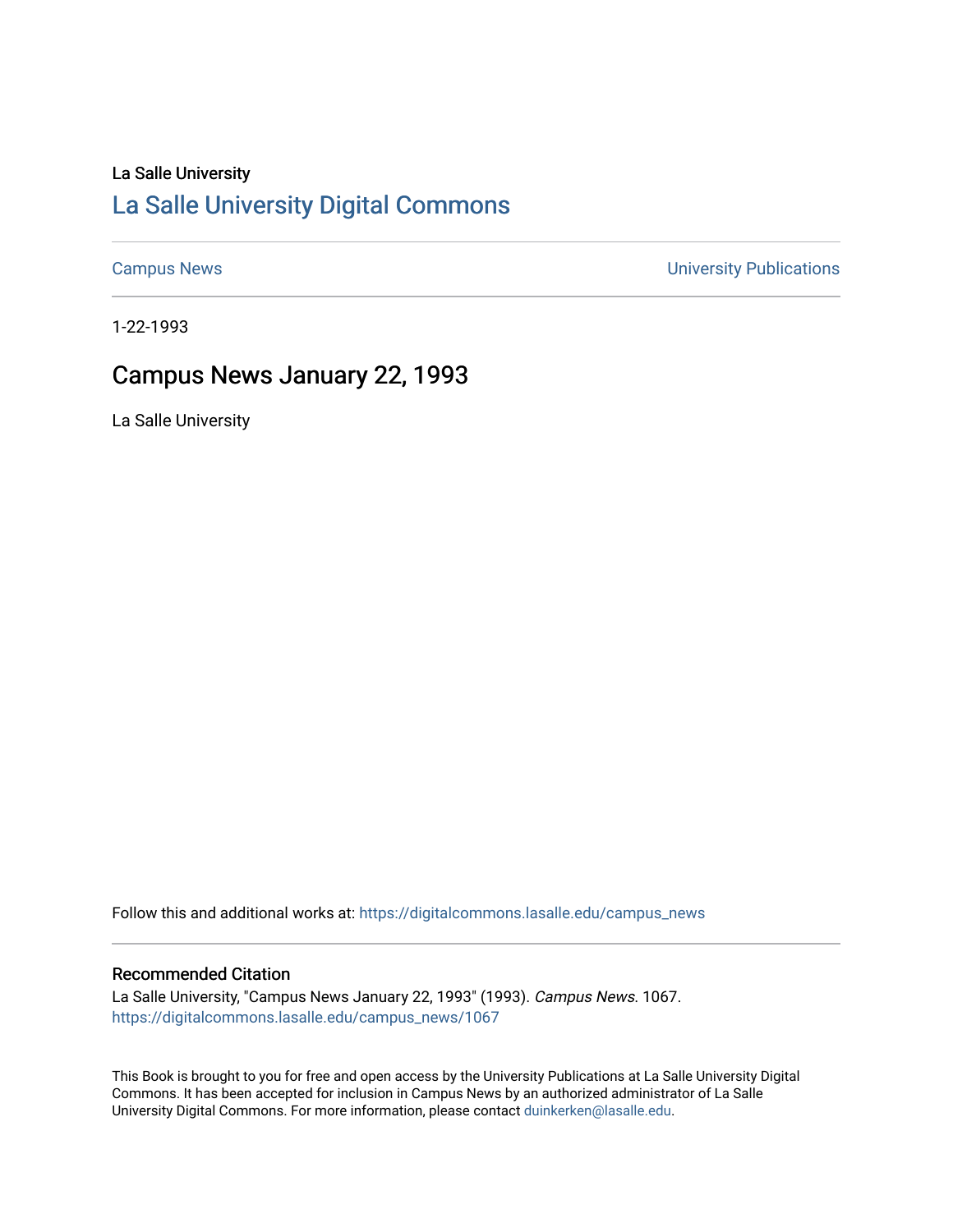

Chairman of the Board Theodore J. Fuller *Johnson & Higgins of Pennsylvania, Inc.* Vice Chair 1993 Campaign Chair Susan W Cainerwood Lawson of Pennsylvania Medical *Center* Immediate Past Campaign Co-Chairs Francis R Strawbridge IIIl Peter S. Strawbridge *Strawbridge & Clothier* Labor Participation Max Levine *Philadelphia Council AFL-CIO Alexis* de Tocqueville Society John C Haas Community Volunteer Campaign Communications Walter A Spiro Eari*e Palmer Brown* & Spiro Philadelphia Region Susan W Catherwood University *of Pennsylvania Medical Center* Northeast Region Malcolm D Strickler Friends *Hospital* Chester Montgomery Counties Region William Grove *Stroenmann Baker Co* Delaware County Region Robert J. Murphy, Jr., Esq. *Murphy Financial Group* Individuals Group Barbara D Hauptfuhrer Community Volunteer Hospitals Division Higher Education Division Dr Ronald J. Temple Community *College of Philadelphia* Foundations H. Francis De Lone. Esq. *Decherr Price & Rhoads* Direct Marketing Campaigns Pat Ciarrocchi KYW-TV3 Loaned Executive Program Joseph F. Paquette. Jr. *Philadelphia Electric Company* Focused Employee Program Rob A. Rucier *General Accident Insurance Co* Account Development Co-Chairs Fred H. Lindquist *The Kling-Lindquist Partnership* Raymond H Welsh Kidder *Peabody & Company Inc* Special Projects John K Binswanger *The Binswanger Compa* The Community Spirit Awards Diane Allen *WCAU-TV10*

# **THANKS TO YOU LA SALLE CAME THROUGH!**

**January 22, 1993**

*1992 Campaign C hair* **Robert E Cawthorn**

**December 10, 1992**

**Brother Andrew Bartley, F.S.C. LaSalle University Development Office 1900 West Olney Avenue Philadelphia, PA 19141**

**Dear Brother Bartley:**

**On behalf of the United Way of Southeastern Pennsylvania, thank you and all the employees of LaSalle University who contributed to this year's campaign.**

**LA SALLE UNIVERSITY'S WEEKLY INFORMATION CIRCULAR**

Wilbur B. Prim<del>per</del><br>The Hospital of the University of Penasylvania Your generous gift of \$4,405 represents a 40% increase **over last year! Thanks to LaSalle's contributors, a broad spectrum of health and human service agencies in our community will be assisted.**

> **I would like to thank the University community in their important work and for your support and efforts as a chairperson, which helped make this fall's 1992 Campaign a success. The United Way looks forward to your continued support in future campaigns.**

> > **Very truly yours,**

**Margaret Barbee Loaned Executive**

*Campus News* is distributed weekly to foster communication and encourage information sharing among University departments. Articles submitted are the responsibility of their authors alone and do not imply an opinion on the part of La Salle University or the Department of Mail and Duplicating Services.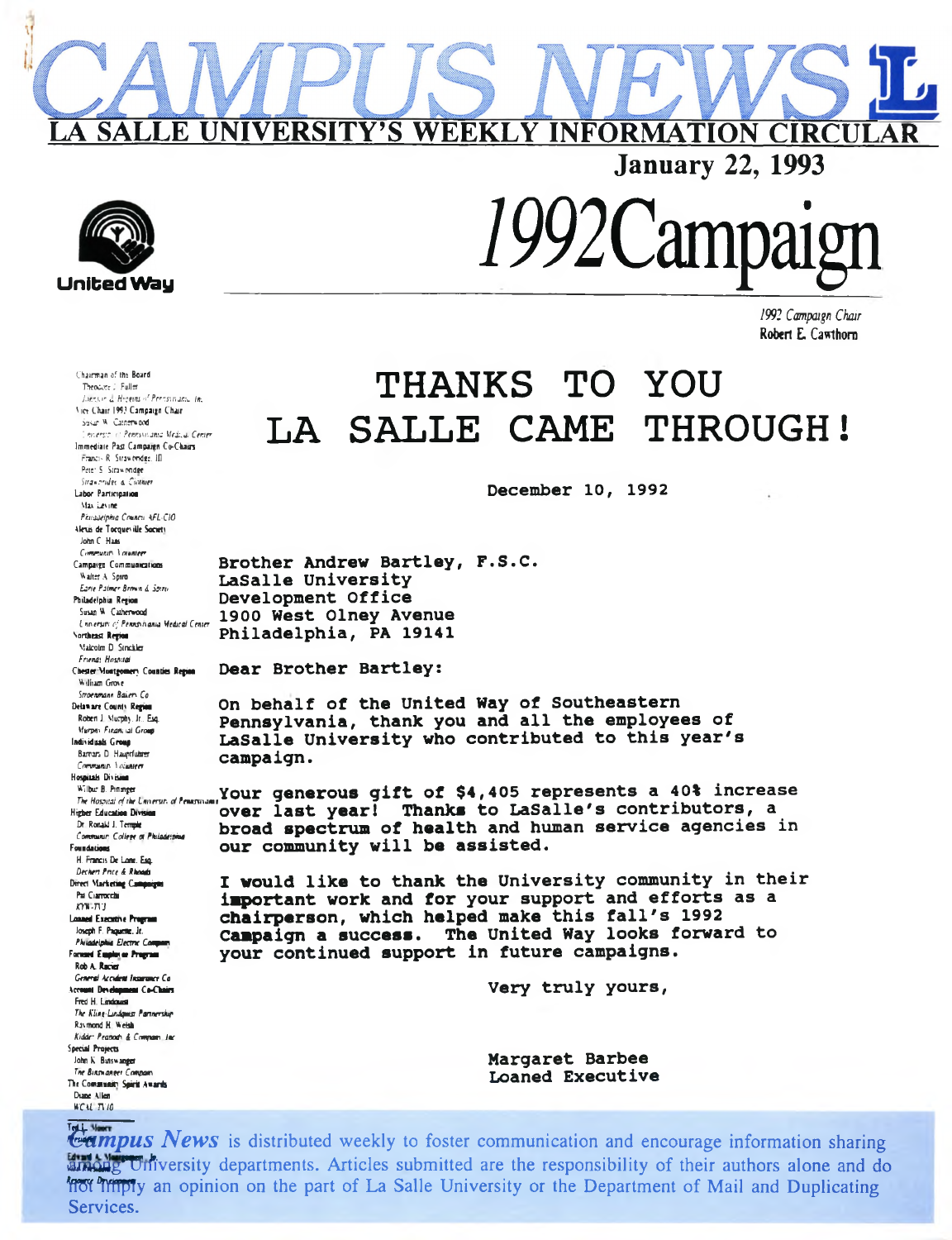#### **MEMORANDUM**

**TO: All Administrative Staff**

**FROM: Stephen Breedlove, Interlibrary Loan Coordinator, Connelly Library**

**SUBJECT: INTERLIBRARY LOAN SERVICE**

**Members of the administrative staff of La Salle University are eligible to use the Interlibrary Loan Service of the Connelly Library. Interlibrary loan is not limited to faculty and students. If you need materials that are not available at the Connelly Library, you can request them through interlibrary loan. We can borrow books from other libraries for you. Also, we can obtain articles from periodicals that are not held by the library.**

**The interlibrary loan staff searches online union catalogs to obtain locations for materials, then sends most requests through electronic mail to the locations that are found. Most materials are received within seven to ten working days. There is no charge for interlibrary loan.**

**For further information, stop at the Information Desk, or call ext. 1287. We can give you request forms and a copy of Library Guide 9, "Interlibrary Loan Service," that describes interlibrary loan in more detail.**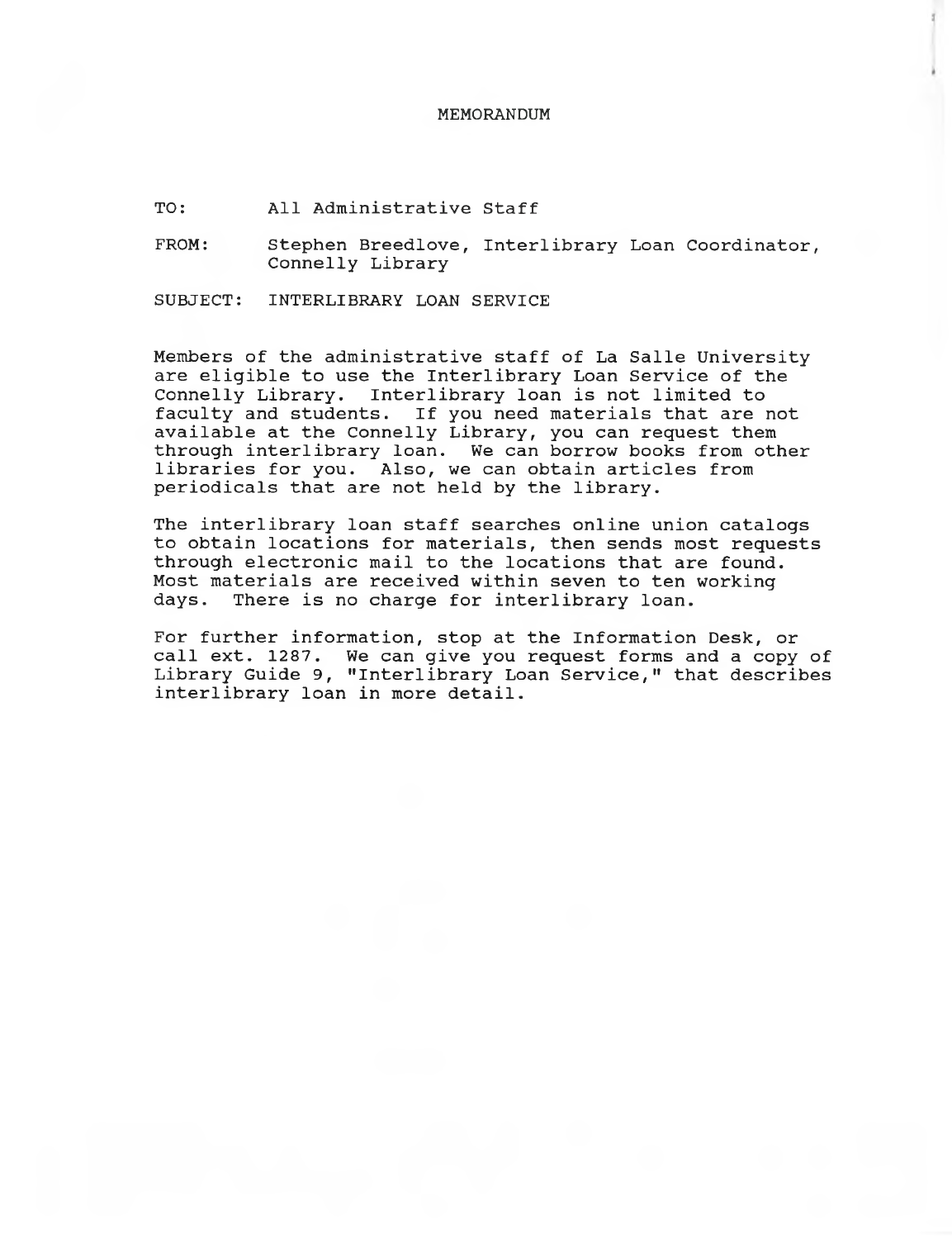

**To: Campus Community From: Stephen C. Greb, Director of Food Service Date: January 22, 1993 Re: Food Service Changes For 1993**

**The new year is upon us, and with it, the beginning of the spring semester. While students and faculty alike are making resolutions and changes for the new year, food services is doing its part, as well. Certain changes which we hope will benefit all students will become effective this semester regarding the meal plans. The changes are as follows:**

**1). Guest Meals— Last semester students on meal plans could treat a "guest" to a meal in North Dining by using either their Special Food Account (SFA) or Gold Card Account to purchase a meal.**

**This semester the same capability for treating a guest to a meal will exist. However, each student (on a meal plan) will be provided the additional feature of three (3) "Guest Meals" per semester to use at their discretion. These meals will be provided in "addition to" their normal weekly allotment at no extra charge.**

**2). 7 Plus Meal Plan— Last semester students that purchased a 7 Plus Meal plan were awarded 7 meals a week and \$450 in their Special Food Account.**

**This semester the 7 Plus Meal Plan will still provide 7 meals a week. However, the Special Food Account will become \$550. (note the cost per semester for a 7 Plus Meal Plan will remain the same as last semester...\$1,150 per semester.**

**3). Special Food Account Accepted In Intermissions— Last semester only the Gold Card Account and cash were accepted in Intermissions. This semester students who have a meal plan with Special Food Account funds will be permitted to use those funds to purchase a meal during lunch, dinner or late night in Intermissions.**

**The changes came about through internal discussions including the Food Service management staff, Food Service Committee meetings, student forums and data received from a recent departmental survey. The purpose of these changes is to enhance student satisfaction with their meal plans. As always, your continued input is welcomed and encouraged.**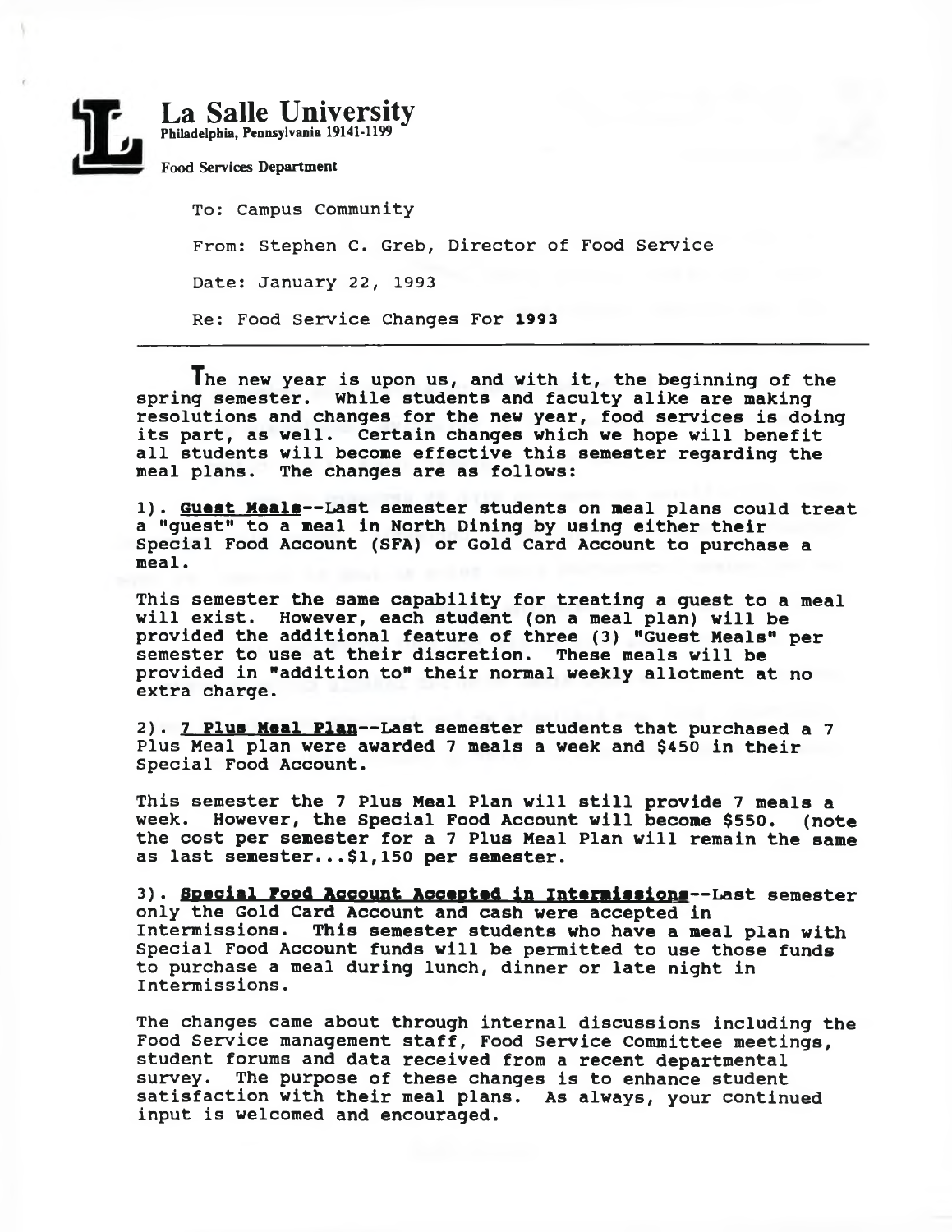

**To: All University Staff From: Tim Hassall, Campus Store Re: Departmental Requisitions Date: January 13, 1993**

**Due to the increased number of errors when ordering from Boise Cascade in the past year, effective immediately all requisitions submitted without proper stock, I.D., budget and requisitioner information WILL BE RETURNED TO THE DEPARTMENT SUBMITTING THE ORDER. Currently, orders with incorrect or incomplete information takes twice as long to process. We hope this will improve the ordering process.**

**As always make sure to use the 1993 BOISE CASCADE OFFICE PRODUCTS CATALOG ALONG WITH THE LASALLE CONTRACT ITEMS SUPPLEMENT. Both are available at the textbook counter. If you have any questions, call us prior to ordering to avoid any delays.**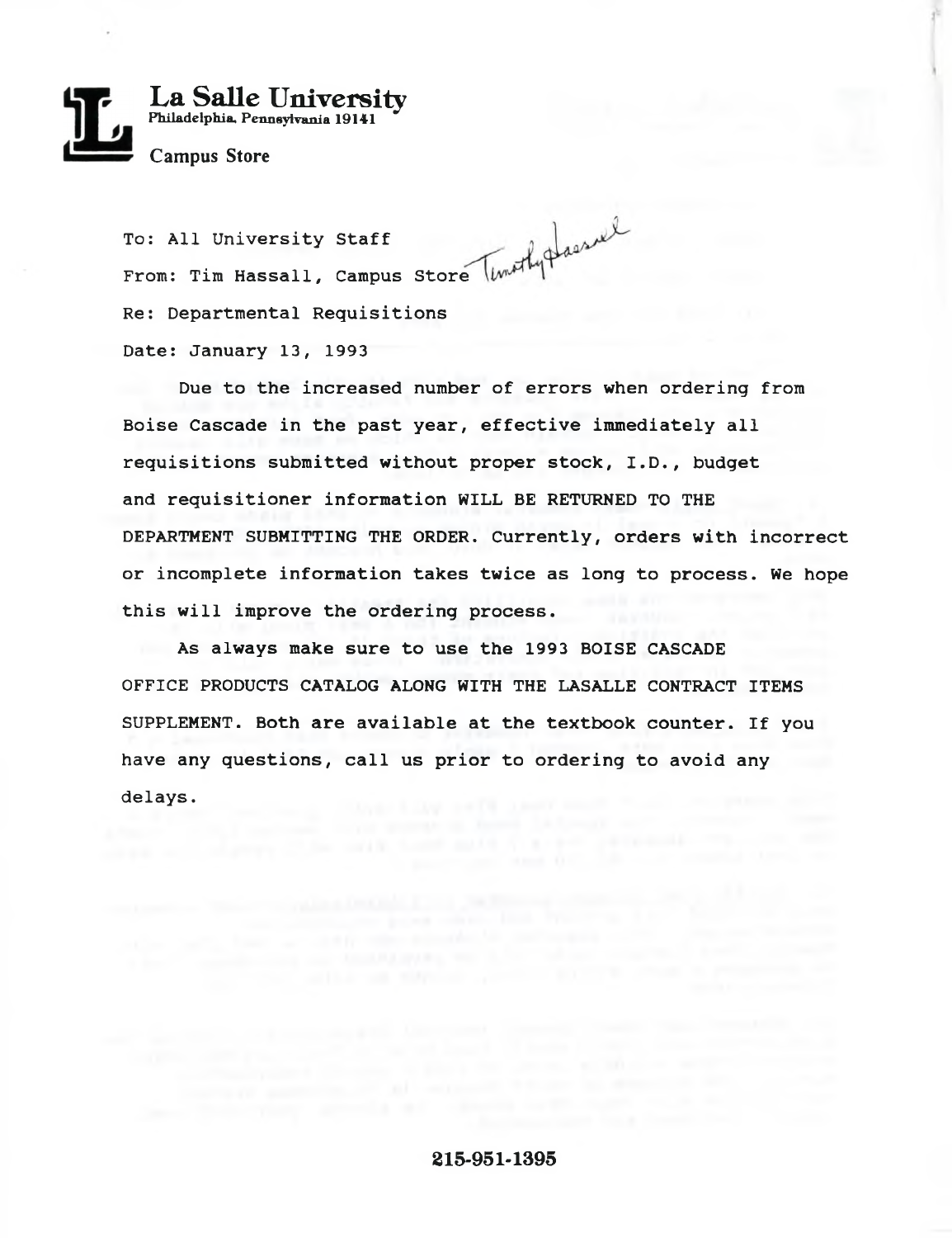





**AOD (alcohol & other drug) Talk is an electronic bulletin board which has been available on Administrative Computing's eMAIL for just over a month. This bulletin board is dedicated to the quick and timely distribution of aod related information. To date, topics have included an overview of the drug 'Khat' which is chewed by somalis, suggestions hosting successful holiday parties, and book reviews to mention a few.**

**With the relaxed schedule at the Counseling Center over break, time was available to 'figure out' how to make this service available to those on the Academic Computing network as well.**

**If interested in subscribing to this service, send a request to Robert Chapman- 'chapman' on the HP or SXCCTRXC on eMAIL. Sample postings are available via the same addresses.**



**"I see lots of attention in the media about the war on drugs Questions and the devastating & Answers** and the devastating<br>effects of crack. I **hear, however, that alcohol actually**

**causes many more deaths each year. Is this true?"**

**There is no doubt that the 'war on drugs' has been a focal point of the out going administration's approach**

**to the 'drug problem' in this country. However, most attention and funding are focused on those drugs we categorize as illegal.**

**Much media attention to illegal drugs such as cocaine and marijuana has been effective in raising the public's awareness of drug abuse and addiction as serious problems. Yet, rarely do we see alcohol and nicotine treated in the same way.**

**You ask if alcohol is related to more deaths than crack and the answer is an unqualified YES!. More individuals die each year as a result of alcohol- accidents, medical complications, homicides, etc- than from all illegal drug abuse combined. As a matter of fact, if we were to look at the deaths which result from the consumption of LEGAL drugsalcohol and nicotine- we would find 'drug abuse' as one of the top three killers of American men and women.**

**This might beg the suggestion that we resurrect prohibition. But the truth be told, the majority of us who drink do so without problems.**

**To quote Abraham Lincoln, "Prohibition goes beyond the bounds of reason in that it attempts to control a man's appetite by legislation and makes crimes out of things that are not crimes. A prohibition law strikes**



**a blow at the very principles upon which our government was founded."**

**Alcohol is a beverage which compliments a meal and contributes to the enjoyment of a social gathering. With 50% of all alcohol bought in this country consumed by 90% of those who drink, moderation is the norm. It is the remaining 10% of drinkers who consume the other 50% of the**